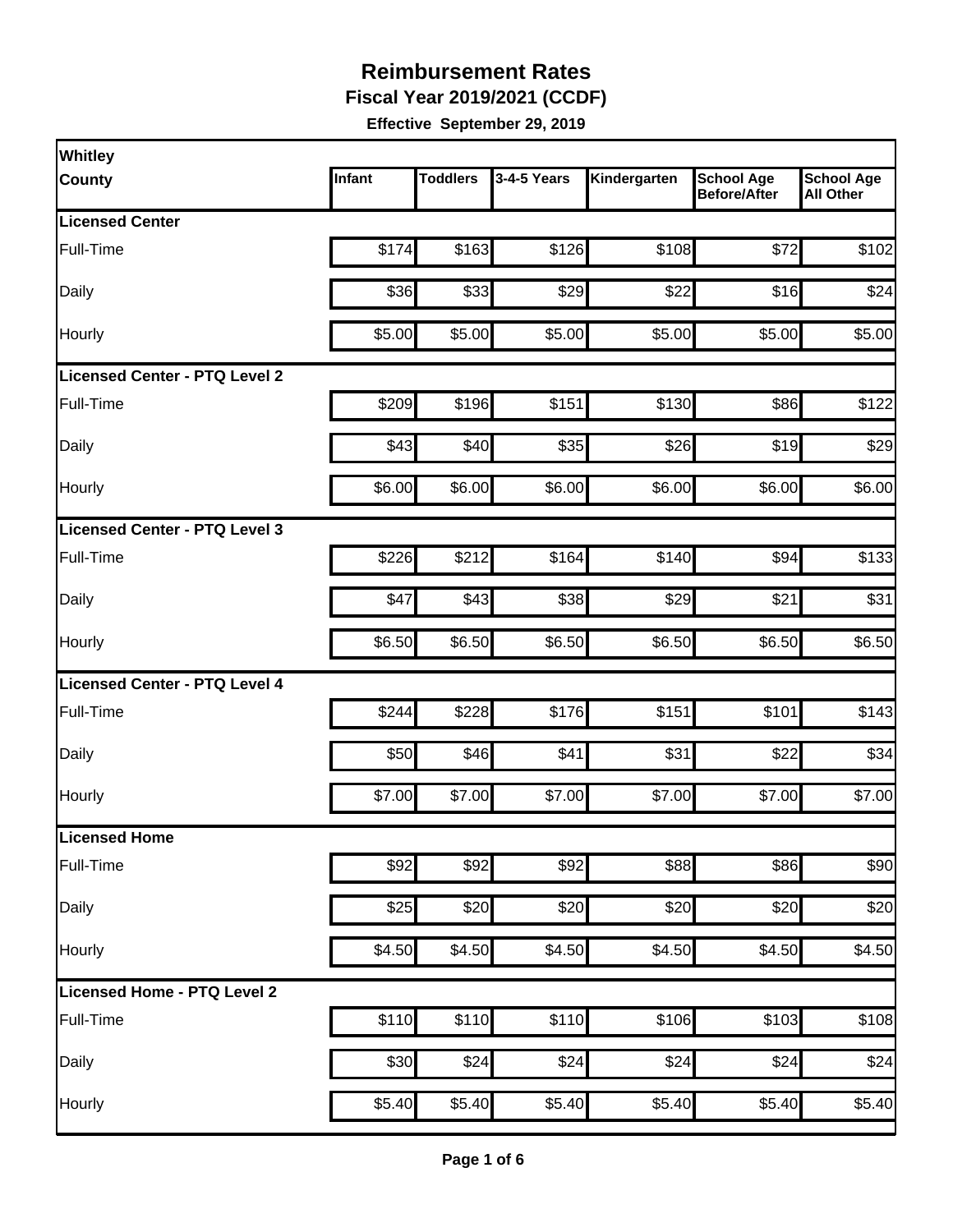**Fiscal Year 2019/2021 (CCDF)** 

| Whitley                                  |        |                 |             |                    |                                          |                                       |
|------------------------------------------|--------|-----------------|-------------|--------------------|------------------------------------------|---------------------------------------|
| <b>County</b>                            | Infant | <b>Toddlers</b> | 3-4-5 Years | Kindergarten       | <b>School Age</b><br><b>Before/After</b> | <b>School Age</b><br><b>All Other</b> |
| <b>Licensed Home - PTQ Level 3</b>       |        |                 |             |                    |                                          |                                       |
| Full-Time                                | \$120  | \$120           | \$120       | \$114              | \$112                                    | \$117                                 |
| Daily                                    | \$33   | \$26            | \$26        | \$26               | \$26                                     | \$26                                  |
| Hourly                                   | \$5.90 | \$5.90          | \$5.90      | \$5.90             | \$5.90                                   | \$5.90                                |
| Licensed Home - PTQ Level 4              |        |                 |             |                    |                                          |                                       |
| Full-Time                                | \$129  | \$129           | \$129       | \$123              | \$120                                    | \$126                                 |
| Daily                                    | \$35   | \$28            | \$28        | \$28               | \$28                                     | \$28                                  |
| Hourly                                   | \$6.30 | \$6.30          | \$6.30      | \$6.30             | \$6.30                                   | \$6.30                                |
| <b>Registered Ministry</b>               |        |                 |             |                    |                                          |                                       |
| Full-Time                                | \$102  | \$107           | \$97        | \$74               | \$48                                     | \$70                                  |
| Daily                                    | \$21   | \$20            | \$20        | \$16               | \$12                                     | \$15                                  |
| Hourly                                   | \$3.10 | \$3.10          | \$3.10      | \$3.10             | \$3.10                                   | \$3.10                                |
| <b>Registered Ministry - PTQ Level 1</b> |        |                 |             |                    |                                          |                                       |
| Full-Time                                | \$138  | \$135           | \$112]      | \$91               | \$60                                     | \$86                                  |
| Daily                                    | \$29   | \$27            | \$25        | \$19               | \$14                                     | \$20                                  |
| Hourly                                   | \$4.10 | \$4.10          | \$4.10      | \$4.10             | \$4.10                                   | \$4.10                                |
| <b>Registered Ministry - PTQ Level 2</b> |        |                 |             |                    |                                          |                                       |
| Full-Time                                | \$209  | \$196           | \$151       | \$130              | \$86                                     | \$122                                 |
| Daily                                    | \$43   | \$40            | \$35        | \$26               | \$19                                     | \$29                                  |
| Hourly                                   | \$6.00 | \$6.00          | \$6.00      | \$6.00             | \$6.00                                   | \$6.00                                |
| <b>Registered Ministry - PTQ Level 3</b> |        |                 |             |                    |                                          |                                       |
| Full-Time                                | \$226  | \$212           | \$164       | \$140              | \$94                                     | \$133                                 |
| Daily                                    | \$47   | \$43            | \$38        | \$29               | \$21                                     | \$31                                  |
| Hourly                                   | \$6.50 | \$6.50          | \$6.50      | $\overline{$6.50}$ | \$6.50                                   | \$6.50                                |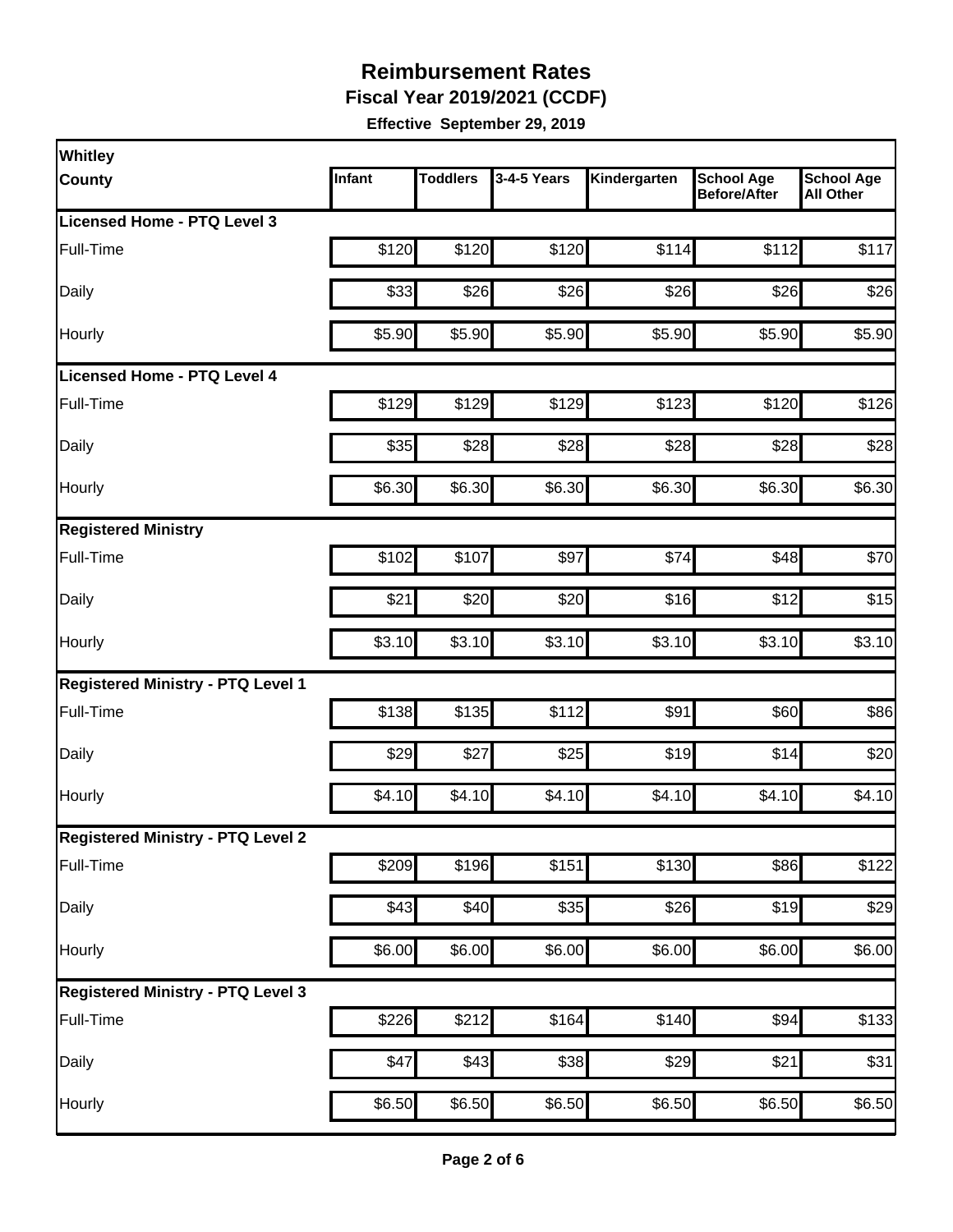**Fiscal Year 2019/2021 (CCDF)** 

| Whitley                                  |        |                 |             |              |                                          |                                       |
|------------------------------------------|--------|-----------------|-------------|--------------|------------------------------------------|---------------------------------------|
| <b>County</b>                            | Infant | <b>Toddlers</b> | 3-4-5 Years | Kindergarten | <b>School Age</b><br><b>Before/After</b> | <b>School Age</b><br><b>All Other</b> |
| <b>Registered Ministry - PTQ Level 4</b> |        |                 |             |              |                                          |                                       |
| Full-Time                                | \$244  | \$228           | \$176       | \$151        | \$101                                    | \$143                                 |
| Daily                                    | \$50   | \$46            | \$41        | \$31         | \$22                                     | \$34                                  |
| Hourly                                   | \$7.00 | \$7.00          | \$7.00      | \$7.00       | \$7.00                                   | \$7.00                                |
| <b>Exempt Center</b>                     |        |                 |             |              |                                          |                                       |
| Full-Time                                | \$102  | \$107           | \$97        | \$74         | \$48                                     | \$70                                  |
| Daily                                    | \$21   | \$20            | \$20        | \$16         | \$12                                     | \$15                                  |
| Hourly                                   | \$3.10 | \$3.10          | \$3.10      | \$3.10       | \$3.10                                   | \$3.10                                |
| <b>Accredited Exempt Center</b>          |        |                 |             |              |                                          |                                       |
| Full-Time                                | \$160  | \$141           | \$119       | \$119        | \$77                                     | \$102                                 |
| Daily                                    | \$39   | \$36            | \$30        | \$24         | \$18                                     | \$26                                  |
| Hourly                                   | \$5.50 | \$5.50          | \$5.50      | \$5.50       | \$5.50                                   | \$5.50                                |
| <b>Exempt Home</b>                       |        |                 |             |              |                                          |                                       |
| Full-Time                                | \$67   | \$67            | \$67        | \$67         | \$54                                     | \$67                                  |
| Daily                                    | \$14   | \$14            | \$14        | \$14         | \$12                                     | \$14                                  |
| Hourly                                   | \$1.70 | \$1.70          | \$1.70      | \$1.70       | \$1.70                                   | \$1.70                                |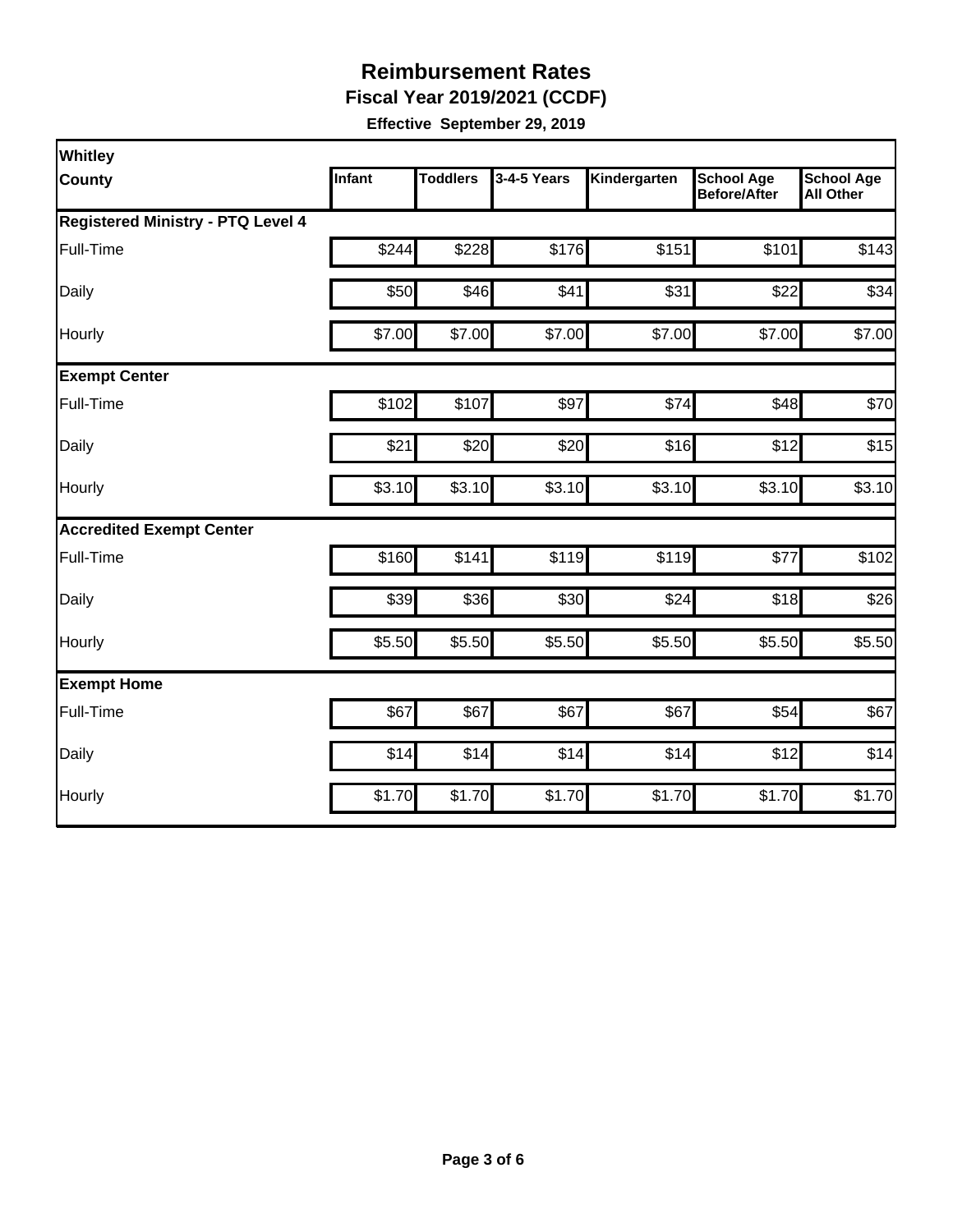#### **Reimbursement Rates School Year 2019/2021 (OMW Pre-K)**

| Whitley                       |        |                 |             |              |                                   |                                       |
|-------------------------------|--------|-----------------|-------------|--------------|-----------------------------------|---------------------------------------|
| <b>County</b>                 | Infant | <b>Toddlers</b> | 3-4-5 Years | Kindergarten | <b>School Age</b><br>Before/After | <b>School Age</b><br><b>All Other</b> |
| Licensed Center - PTQ Level 3 |        |                 |             |              |                                   |                                       |
| Full-Time                     |        |                 | \$180.40    |              |                                   |                                       |
| Daily                         |        |                 |             |              |                                   |                                       |
| Hourly                        |        |                 |             |              |                                   |                                       |
| Licensed Center - PTQ Level 4 |        |                 |             |              |                                   |                                       |
| Full-Time                     |        |                 | \$193.60    |              |                                   |                                       |
| Daily                         |        |                 |             |              |                                   |                                       |
| Hourly                        |        |                 |             |              |                                   |                                       |
| Licensed Home - PTQ Level 3   |        |                 |             |              |                                   |                                       |
| Full-Time                     |        |                 | \$132.00    |              |                                   |                                       |
| Daily                         |        |                 |             |              |                                   |                                       |
| Hourly                        |        |                 |             |              |                                   |                                       |
| Licensed Home - PTQ Level 4   |        |                 |             |              |                                   |                                       |
| Full-Time                     |        |                 | \$141.90    |              |                                   |                                       |
| Daily                         |        |                 |             |              |                                   |                                       |
| Hourly                        |        |                 |             |              |                                   |                                       |
| VCP Ministry - PTQ Level 0    |        |                 |             |              |                                   |                                       |
| Full-Time                     |        |                 | \$106.70    |              |                                   |                                       |
| Daily                         |        |                 |             |              |                                   |                                       |
| Hourly                        |        |                 |             |              |                                   |                                       |
| VCP Ministry - PTQ Level 3    |        |                 |             |              |                                   |                                       |
| Full-Time                     |        |                 | \$180.40    |              |                                   |                                       |
| Daily                         |        |                 |             |              |                                   |                                       |
| Hourly                        |        |                 |             |              |                                   |                                       |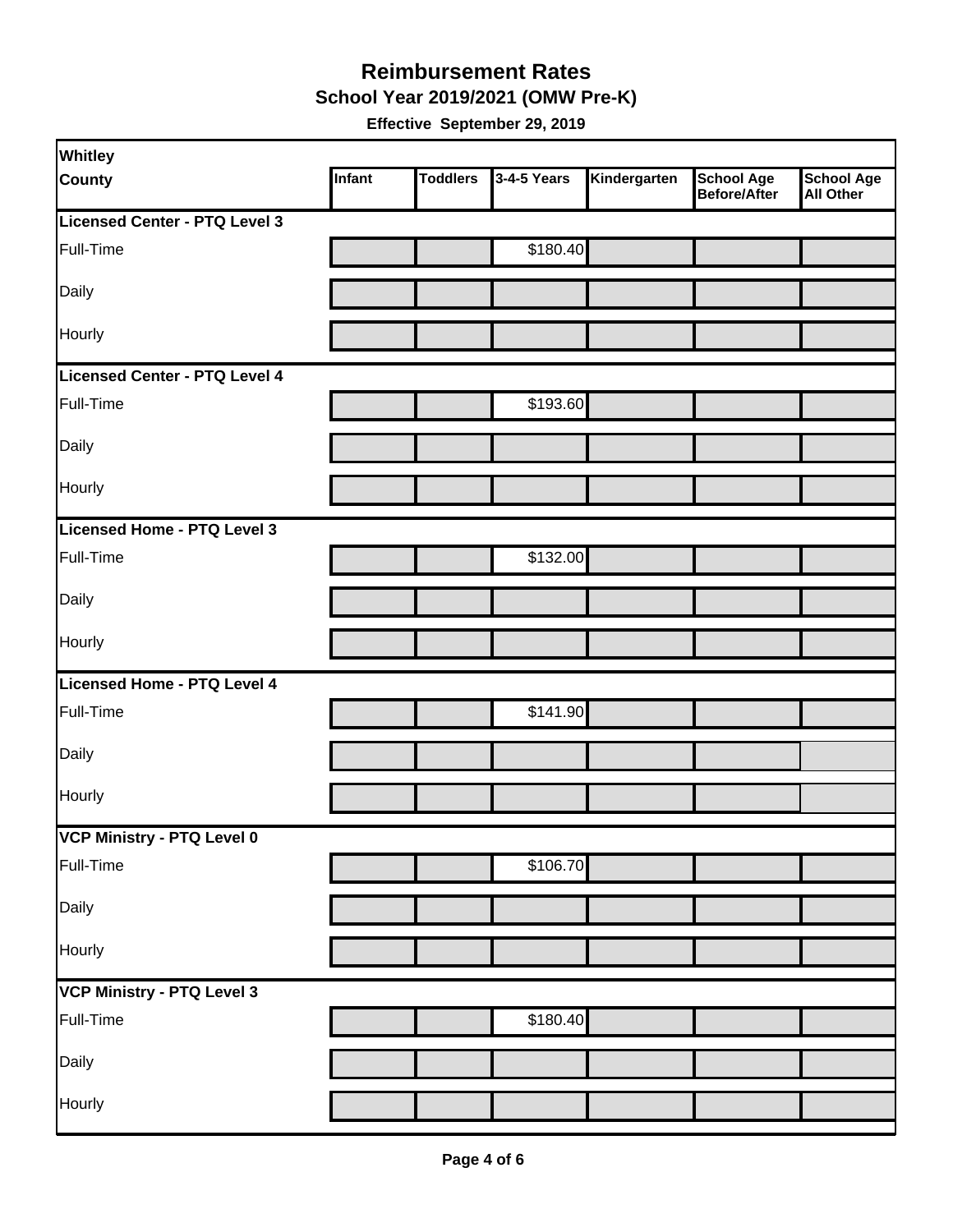**School Year 2019/2021 (OMW Pre-K)** 

| Whitley                                 |        |                 |             |              |                                          |                                       |
|-----------------------------------------|--------|-----------------|-------------|--------------|------------------------------------------|---------------------------------------|
| <b>County</b>                           | Infant | <b>Toddlers</b> | 3-4-5 Years | Kindergarten | <b>School Age</b><br><b>Before/After</b> | <b>School Age</b><br><b>All Other</b> |
| <b>VCP Ministry - PTQ Level 4</b>       |        |                 |             |              |                                          |                                       |
| Full-Time                               |        |                 | \$193.60    |              |                                          |                                       |
| Daily                                   |        |                 |             |              |                                          |                                       |
| Hourly                                  |        |                 |             |              |                                          |                                       |
| Private Accredited School - PTQ Level 0 |        |                 |             |              |                                          |                                       |
| Full-Time                               |        |                 | \$138.60    |              |                                          |                                       |
| Daily                                   |        |                 |             |              |                                          |                                       |
| Hourly                                  |        |                 |             |              |                                          |                                       |
| Private Accredited School - PTQ Level 1 |        |                 |             |              |                                          |                                       |
| Full-Time                               |        |                 | \$138.60    |              |                                          |                                       |
| Daily                                   |        |                 |             |              |                                          |                                       |
| Hourly                                  |        |                 |             |              |                                          |                                       |
| Private Accredited School - PTQ Level 2 |        |                 |             |              |                                          |                                       |
| Full-Time                               |        |                 | \$166.10    |              |                                          |                                       |
| Daily                                   |        |                 |             |              |                                          |                                       |
| Hourly                                  |        |                 |             |              |                                          |                                       |
| Private Accredited School - PTQ Level 3 |        |                 |             |              |                                          |                                       |
| Full-Time                               |        |                 | \$180.40    |              |                                          |                                       |
| Daily                                   |        |                 |             |              |                                          |                                       |
| Hourly                                  |        |                 |             |              |                                          |                                       |
| Private Accredited School - PTQ Level 4 |        |                 |             |              |                                          |                                       |
| Full-Time                               |        |                 | \$193.60    |              |                                          |                                       |
| Daily                                   |        |                 |             |              |                                          |                                       |
| Hourly                                  |        |                 |             |              |                                          |                                       |